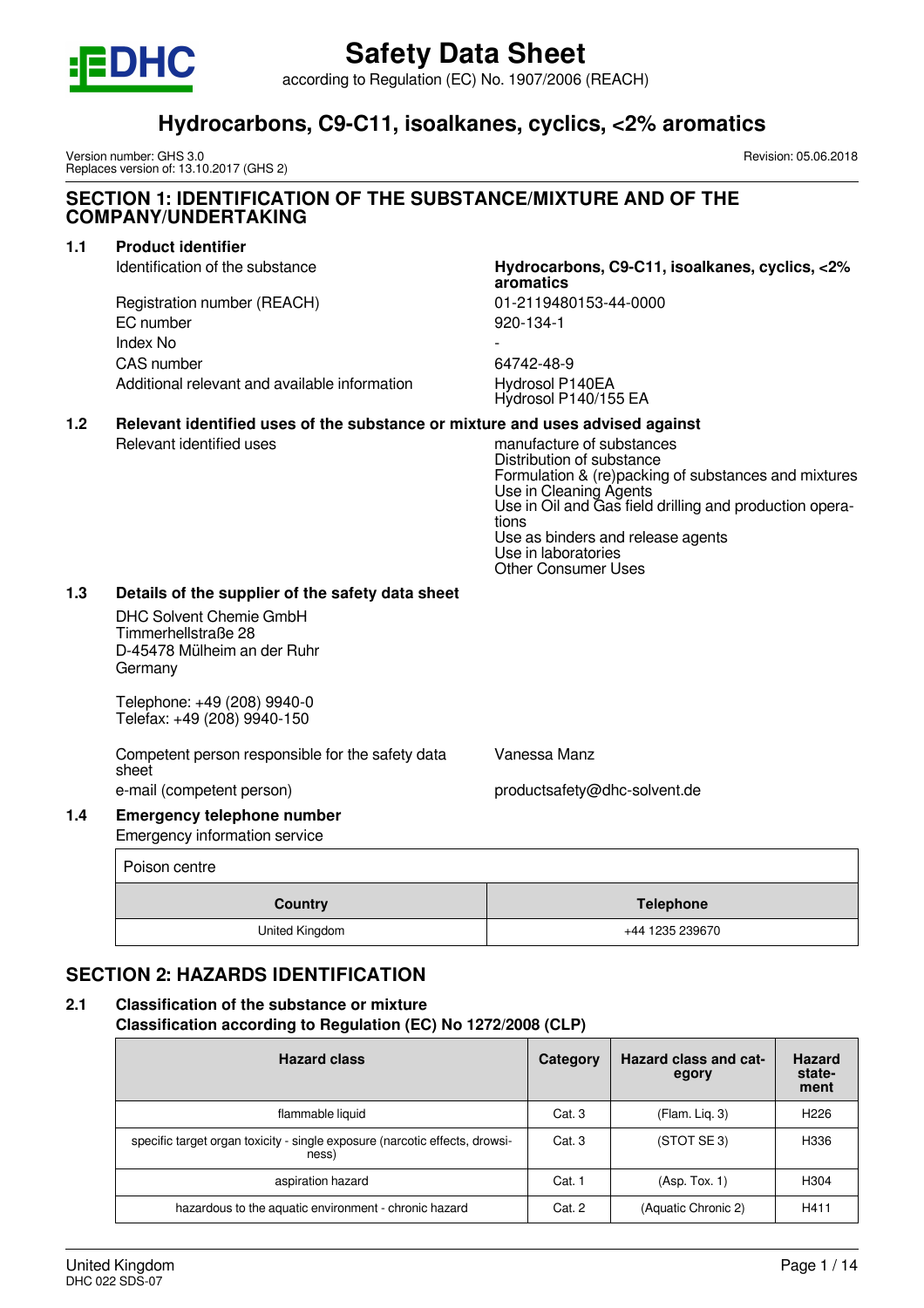

according to Regulation (EC) No. 1907/2006 (REACH)

# **Hydrocarbons, C9-C11, isoalkanes, cyclics, <2% aromatics**

Version number: GHS 3.0 Replaces version of: 13.10.2017 (GHS 2) Revision: 05.06.2018

#### **Remarks**

For full text of H-phrases: see SECTION 16.

The classification as a carcinogen or mutagen is not required. The substance contains less than 0,1 % w/w benzene (EINECS No 200- 753-7). When the substance is not classified as a carcinogen at least the precautionary statements (P102-)P260-P262- P301 + P310- P331 shall apply.

## **Supplemental hazard information**

Supplemental hazard information.

EUH066 Repeated exposure may cause skin dryness or cracking.

#### **The most important adverse physicochemical, human health and environmental effects**

May be fatal if swallowed and enters airways.

The product is combustible and can be ignited by potential ignition sources.

#### **2.2 Label elements**

#### **Labelling according to Regulation (EC) No 1272/2008 (CLP)**

**Signal word Danger**

**Pictograms**

GHS02, GHS07, GHS08, GHS09



#### **Hazard statements**

| H <sub>226</sub> | Flammable liquid and vapour.                     |
|------------------|--------------------------------------------------|
| H <sub>304</sub> | May be fatal if swallowed and enters airways.    |
| H336             | May cause drowsiness or dizziness.               |
| H411             | Toxic to aquatic life with long lasting effects. |

### **Precautionary statements**

#### **Precautionary statements - prevention**

| P <sub>210</sub> | Keep away from heat/sparks/open flames/hot surfaces. - No smoking.         |
|------------------|----------------------------------------------------------------------------|
| P <sub>241</sub> | Use explosion-proof electrical/ventilating/lighting equipment.             |
| P <sub>273</sub> | Avoid release to the environment.                                          |
| P <sub>280</sub> | Wear protective gloves/protective clothing/eye protection/face protection. |

#### **Precautionary statements - response**

| P301+P310 | IF SWALLOWED: Immediately call a POISON CENTER or doctor/physician.              |
|-----------|----------------------------------------------------------------------------------|
| P331      | Do NOT induce vomiting.                                                          |
| P370+P378 | In case of fire: Use sand, carbon dioxide or powder extinguisher for extinction. |

#### **Precautionary statements - storage**

| P403+P233 | Store in a well-ventilated place. Keep container tightly closed. |
|-----------|------------------------------------------------------------------|
| P403+P235 | Store in a well-ventilated place. Keep cool.                     |

#### **Precautionary statements - disposal**

P501 Dispose of contents/container in accordance with local/regional/national/international regulations.

## **Additional labelling requirements**

EUH066 Repeated exposure may cause skin dryness or cracking.

## **2.3 Other hazards**

According to the results of its assessment, this substance is not a PBT or a vPvB. Vapour heavier than air, may form an explosive mixture in air: it may be ignited at some distance away from the spill resulting in flashbacks. Flowing product can create electrostatic charge, resulting sparks may ignite or cause an explosion.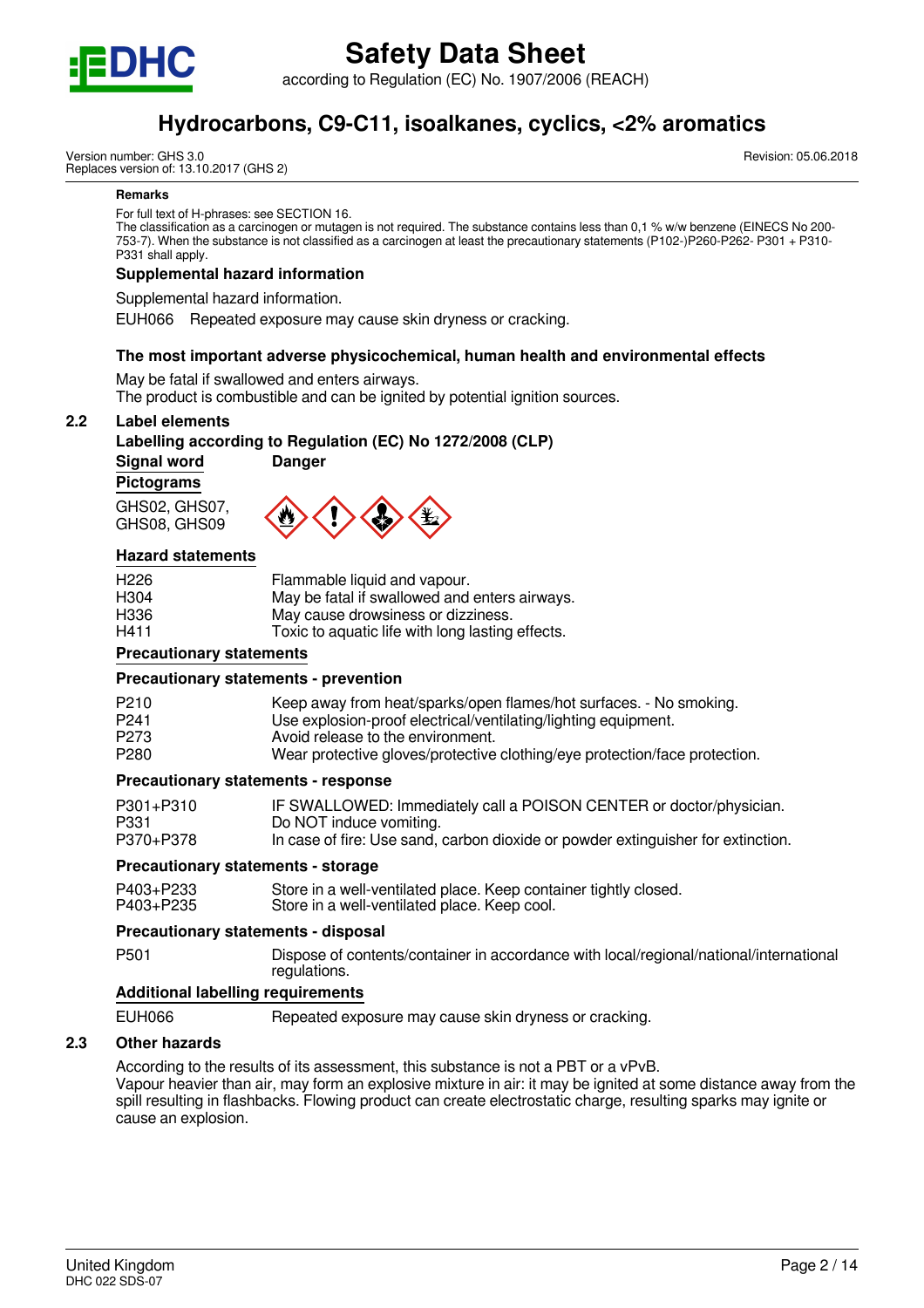

according to Regulation (EC) No. 1907/2006 (REACH)

# **Hydrocarbons, C9-C11, isoalkanes, cyclics, <2% aromatics**

Version number: GHS 3.0 Replaces version of: 13.10.2017 (GHS 2)

# **SECTION 3: COMPOSITION/INFORMATION ON INGREDIENTS**

# **3.1 Substances**

Name of substance Hydrocarbons, C9-C11, isoalkanes, cyclics, <2% aromatics Registration number (REACH) 01-2119480153-44-0000 EC number 920-134-1 CAS number 64742-48-9 Index No Purity **100 %** 

# **SECTION 4: FIRST AID MEASURES**

# **4.1 Description of first aid measures**

# **General notes**

Do not leave affected person unattended. Remove victim out of the danger area. Keep affected person warm, still and covered. Take off immediately all contaminated clothing. In all cases of doubt, or when symptoms persist, seek medical advice. In case of unconsciousness place person in the recovery position. Never give anything by mouth.

## **Following inhalation**

If breathing is irregular or stopped, immediately seek medical assistance and start first aid actions. Provide fresh air.

## **Following skin contact**

Wash with plenty of soap and water.

### **Following eye contact**

Irrigate copiously with clean, fresh water, holding the eyelids apart. Remove contact lenses, if present and easy to do. Continue rinsing. In all cases of doubt, or when symptoms persist, seek medical advice.

# **Following ingestion**

Do NOT induce vomiting. Rinse mouth with water (only if the person is conscious).

# **4.2 Most important symptoms and effects, both acute and delayed**

Choking and suffocation risks. Narcotic effects. Deficits in perception and coordination, reaction time, or sleepiness.

## **4.3 Indication of any immediate medical attention and special treatment needed**

none

# **SECTION 5: FIREFIGHTING MEASURES**

## **5.1 Extinguishing media**

## **Suitable extinguishing media**

carbon dioxide (CO2), BC-powder, foam, alcohol resistant foam, water mist **Unsuitable extinguishing media**

water jet

## **5.2 Special hazards arising from the substance or mixture**

Solvent vapours are heavier than air and may spread along floors. In case of insufficient ventilation and/or in use, may form flammable/explosive vapour-air mixture. May produce toxic fumes of carbon monoxide if burning.

## **Hazardous combustion products**

carbon monoxide (CO), carbon dioxide (CO2)

## **5.3 Advice for firefighters**

Revision: 05.06.2018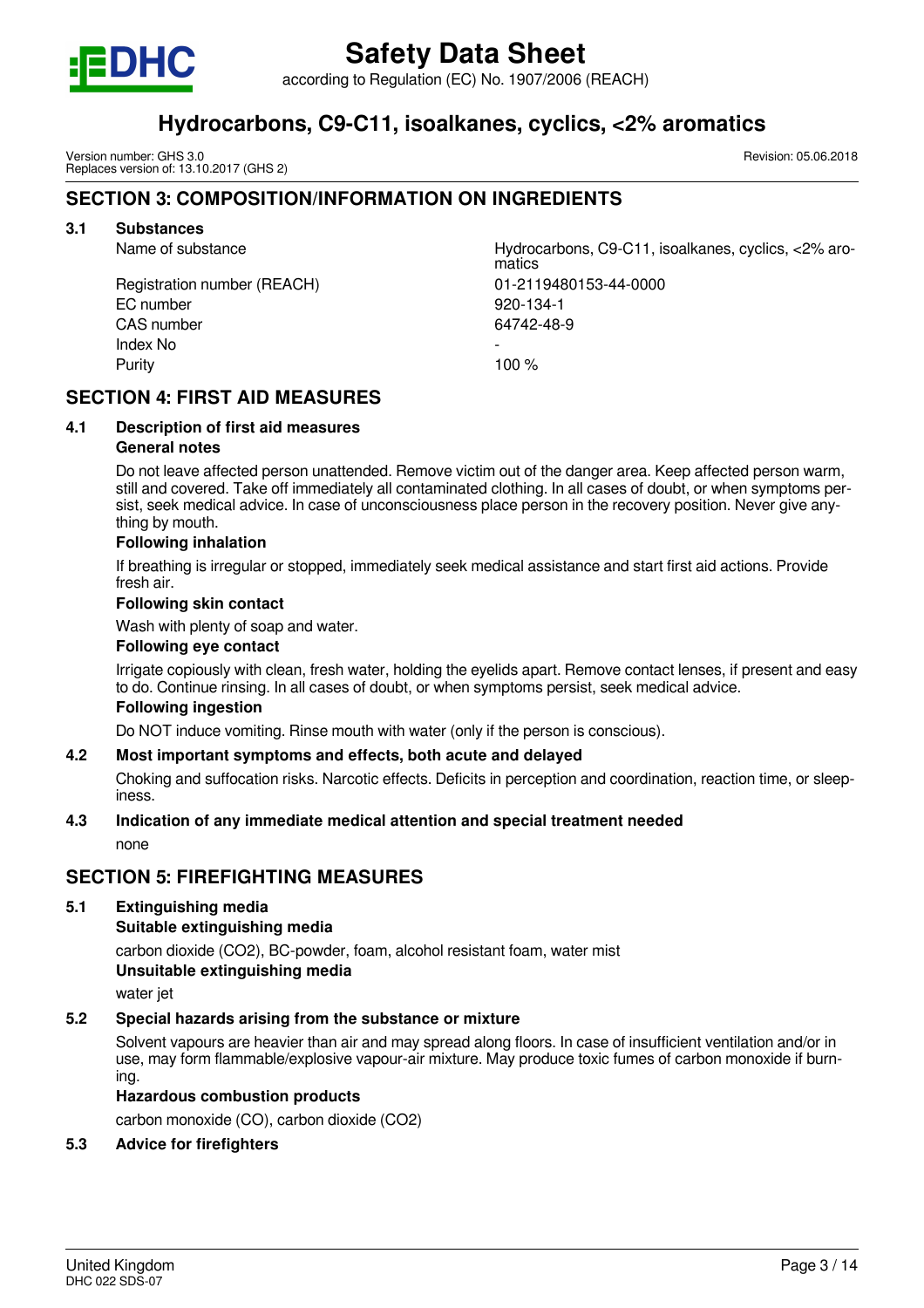

according to Regulation (EC) No. 1907/2006 (REACH)

# **Hydrocarbons, C9-C11, isoalkanes, cyclics, <2% aromatics**

Version number: GHS 3.0 Replaces version of: 13.10.2017 (GHS 2) Revision: 05.06.2018

Wear breathing apparatus if exposed to vapours/dust/spray/gases. Co-ordinate firefighting measures to the fire surroundings. Do not allow firefighting water to enter drains or water courses. Collect contaminated firefighting water separately. Fight fire with normal precautions from a reasonable distance. Keep containers cool with water spray.

# **SECTION 6: ACCIDENTAL RELEASE MEASURES**

# **6.1 Personal precautions, protective equipment and emergency procedures**

# **For non-emergency personnel**

Remove persons to safety. Avoid inhaling sprayed product. Wearing of suitable protective equipment (including personal protective equipment referred to under Section 8 of the safety data sheet) to prevent any contamination of skin, eyes and personal clothing. Take off immediately all contaminated clothing and wash it before reuse.

# **For emergency responders**

Wear breathing apparatus if exposed to vapours/dust/spray/gases.

# **6.2 Environmental precautions**

Keep away from drains, surface and ground water. Retain contaminated washing water and dispose of it. If substance has entered a water course or sewer, inform the responsible authority.

# **6.3 Methods and material for containment and cleaning up**

**Advices on how to contain a spill**

Covering of drains.

# **Advices on how to clean up a spill**

Wipe up with absorbent material (e.g. cloth, fleece). Collect spillage (sawdust, kieselgur (diatomite), sand, universal binder).

## **Appropriate containment techniques**

Use of adsorbent materials. - covering of drains

## **Other information relating to spills and releases**

Place in appropriate containers for disposal. Ventilate affected area.

## **6.4 Reference to other sections**

Hazardous combustion products: see section 5. Personal protective equipment: see section 8. Incompatible materials: see section 10. Disposal considerations: see section 13.

# **SECTION 7: HANDLING AND STORAGE**

## **7.1 Precautions for safe handling**

## **Recommendations**

## **• Measures to prevent fire as well as aerosol and dust generation**

Use only in well-ventilated areas. Use local and general ventilation. Ground/bond container and receiving equipment. Use explosion-proof electrical/ventilating/lighting/equipment. Use only non-sparking tools.

## **• Warning**

Vapours are heavier than air, spread along floors and form explosive mixtures with air.

## **Advice on general occupational hygiene**

Wash hands after use. Do not eat, drink and smoke in work areas. Remove contaminated clothing and protective equipment before entering eating areas. Never keep food or drink in the vicinity of chemicals. Never place chemicals in containers that are normally used for food or drink. Keep away from food, drink and animal feedingstuffs.

#### **7.2 Conditions for safe storage, including any incompatibilities Managing of associated risks**

## **• Explosive atmospheres**

Keep container tightly closed and in a well-ventilated place. Use local and general ventilation. Keep cool. Protect from sunlight.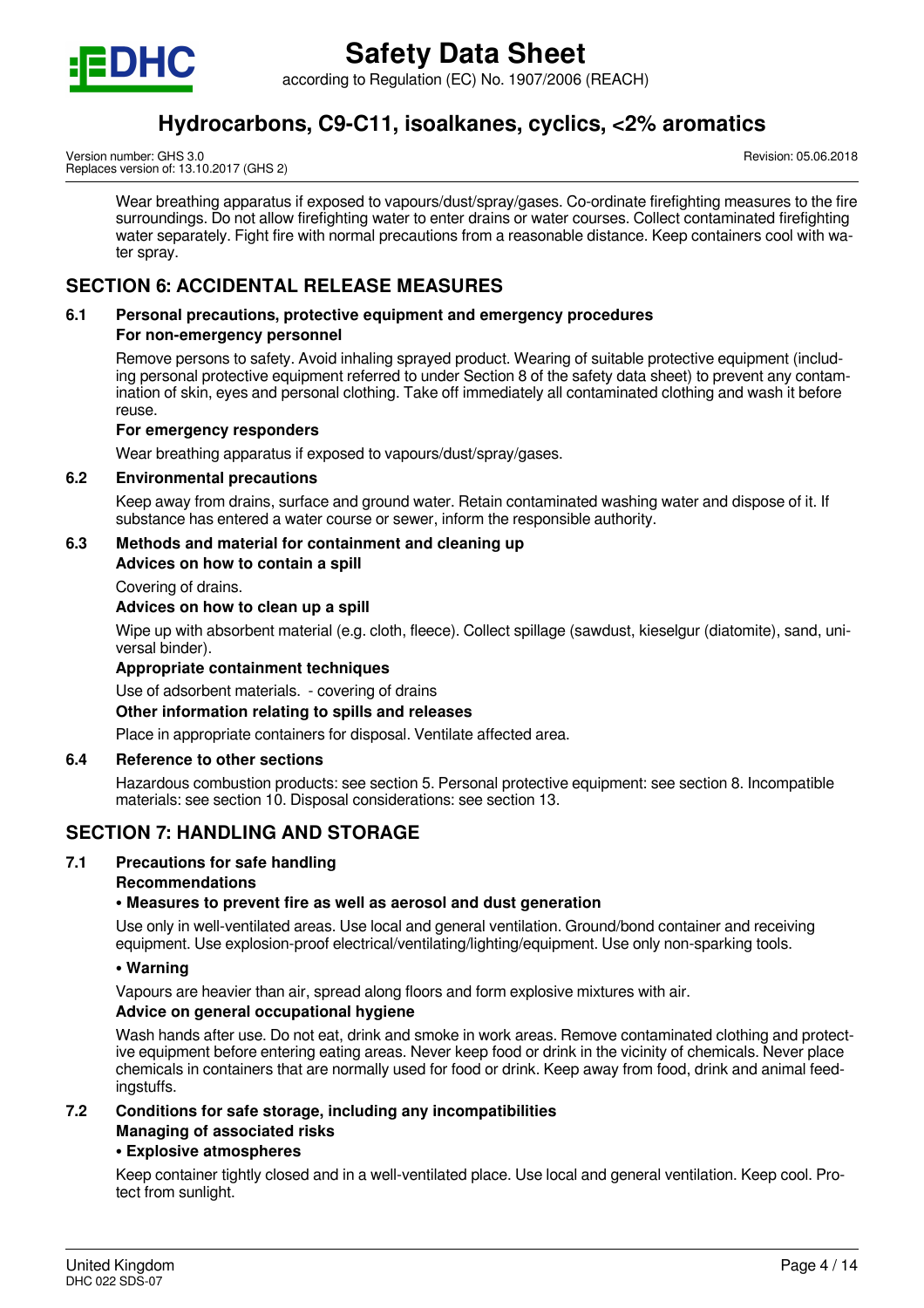

according to Regulation (EC) No. 1907/2006 (REACH)

# **Hydrocarbons, C9-C11, isoalkanes, cyclics, <2% aromatics**

Version number: GHS 3.0 Replaces version of: 13.10.2017 (GHS 2) Revision: 05.06.2018

#### **• Flammability hazards**

Keep away from sources of ignition - No smoking. Keep away from heat, hot surfaces, sparks, open flames and other ignition sources. No smoking. Take precautionary measures against static discharge. Protect from sunlight.

#### **Incompatible substances or mixtures**

Observe hints for combined storage.

#### **Consideration of other advice**

#### **• Ventilation requirements**

Use local and general ventilation. Ground/bond container and receiving equipment.

### **• Packaging compatibilities**

Only packagings which are approved (e.g. acc. to ADR) may be used.

Suitable materials and coatings for container/equipment: Carbon Steel, Stainless Steel, Polyester, Polytetrafluoroethylene (PTFE), Polyvinyl Alcohol (PVA)

Unsuitable Materials and Coatings for container/equipment: Butyl Rubber, Natural Rubber, Ethylene-propylene-diene monomer (EPDM), Polystyrene, Polyethylene, Polyacrylonetrile.

## **7.3 Specific end use(s)**

See attached exposure scenarios

# **SECTION 8: EXPOSURE CONTROLS/PERSONAL PROTECTION**

# **8.1 Control parameters**

#### **National limit values**

**Occupational exposure limit values (Workplace Exposure Limits)**

| Coun<br>try | Name of agent                                                   | <b>CAS No</b> | <b>Identifier</b> | <b>TWA</b><br>[ppm] | TWA<br>[mg/m <sup>3</sup> ] | <b>STEL</b><br>[ppm] | <b>STEL</b><br>[mg/m <sup>3</sup> ] | <b>Source</b>   |
|-------------|-----------------------------------------------------------------|---------------|-------------------|---------------------|-----------------------------|----------------------|-------------------------------------|-----------------|
| DE          | Hydrocarbons, C9-C11,<br>isoalkanes, cyclics, <2%<br>aromatics. | 64742-48-9    | AGW               |                     | 250                         |                      | 500                                 | <b>TRGS 900</b> |
| DE          | Naphtha (petroleum), hydro-<br>treated heavy                    | 64742-48-9    | <b>MAK</b>        | 50                  | 300                         | 100                  | 600                                 | <b>DFG</b>      |

**Notation**

STEL Short-term exposure limit: a limit value above which exposure should not occur and which is related to a 15-minute period (unless otherwise specified).

TWA Time-weighted average (long-term exposure limit): measured or calculated in relation to a reference period of 8 hours timeweighted average (unless otherwise specified).

#### **Relevant DNELs/DMELs/PNECs and other threshold levels • human health values**

| <b>Endpoint</b> | <b>Threshold</b><br>level | Protection goal,<br>route of exposure | Used in                       | <b>Exposure time</b>       |
|-----------------|---------------------------|---------------------------------------|-------------------------------|----------------------------|
| <b>DNEL</b>     | 77 mg/kg                  | human, dermal                         | worker (industry)             | chronic - systemic effects |
| <b>DNEL</b>     | 871 mg/m <sup>3</sup>     | human, inhalatory                     | worker (industry)             | chronic - systemic effects |
| <b>DNEL</b>     | 46 mg/kg                  | human, oral                           | consumer (private households) | chronic - systemic effects |
| <b>DNEL</b>     | 46 mg/kg                  | human, dermal                         | consumer (private households) | chronic - systemic effects |
| <b>DNEL</b>     | 185 mg/m $3$              | human, inhalatory                     | consumer (private households) | chronic - systemic effects |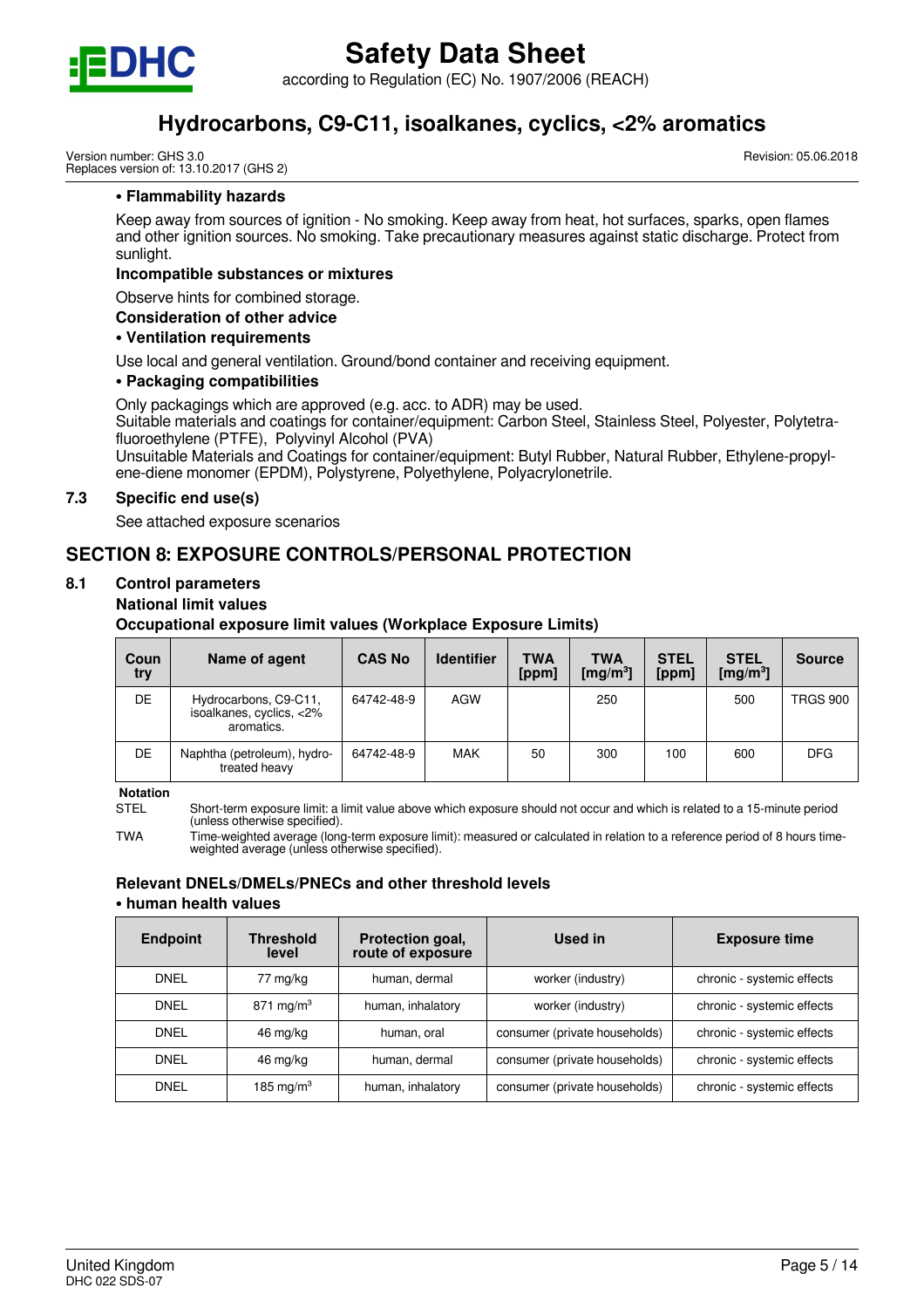

according to Regulation (EC) No. 1907/2006 (REACH)

# **Hydrocarbons, C9-C11, isoalkanes, cyclics, <2% aromatics**

Version number: GHS 3.0 Replaces version of: 13.10.2017 (GHS 2) Revision: 05.06.2018

#### **8.2 Exposure controls**

#### **Appropriate engineering controls**

Technical measures and the appliance of appropriate working methods take priority over the use of personal protective equipment.

Safety and necessary control measures vary according to exposure conditions. Appropriate measures are: Open windows, door, to allow sufficient ventilation. If this is not possible employ a fan to increase air exchange (see attached exposure scenarios).

**Individual protection measures (personal protective equipment)**

# **Eye/face protection**

Use safety goggle with side protection.

### **Skin protection**

#### **• hand protection**

Wear suitable gloves. Chemical protection gloves are suitable, which are tested according to EN 374. Short-term contact with the skin: Disposable gloves Long-term contact with the skin: Gloves with long cuffs Check leak-tightness/impermeability prior to use.

#### **• type of material**

NBR: acrylonitrile-butadiene rubber, FKM: fluoro-elastomer

#### **• material thickness**

0,40 mm.

#### **• breakthrough times of the glove material**

>480 minutes (permeation: level 6)

#### **• other protection measures**

Take recovery periods for skin regeneration. Preventive skin protection (barrier creams/ointments) is recommended. Wash hands thoroughly after handling. Body protection: Suitable protective clothing: Flame resistant clothing

Suitable safety shoes: Anti static safety shoes according to EN 345 S3

#### **Respiratory protection**

For activities in enclosed areas at elevated temperatures of the substance, local extraction or explosion protected ventilation equipment is recommended. In case this is not sufficient for the intended use, then apply a suitable respiratory protection according to EN 140 type A or better (see exposure scenarios). .

#### **Environmental exposure controls**

Do not empty into drains.

# **SECTION 9: PHYSICAL AND CHEMICAL PROPERTIES**

## **9.1 Information on basic physical and chemical properties**

| Appearance                              |                          |
|-----------------------------------------|--------------------------|
| Physical state                          | liquid                   |
| Colour                                  | colourless               |
| Odour                                   | pungent                  |
| Other physical and chemical parameters  |                          |
| pH (value)                              | not determined           |
| Melting point/freezing point            | -20 °C (ASTM D 97)       |
| Initial boiling point and boiling range | 130 - 190 °C (ASTM D 86) |
| Flash point                             | >23 °C (ASTM D56)        |
|                                         |                          |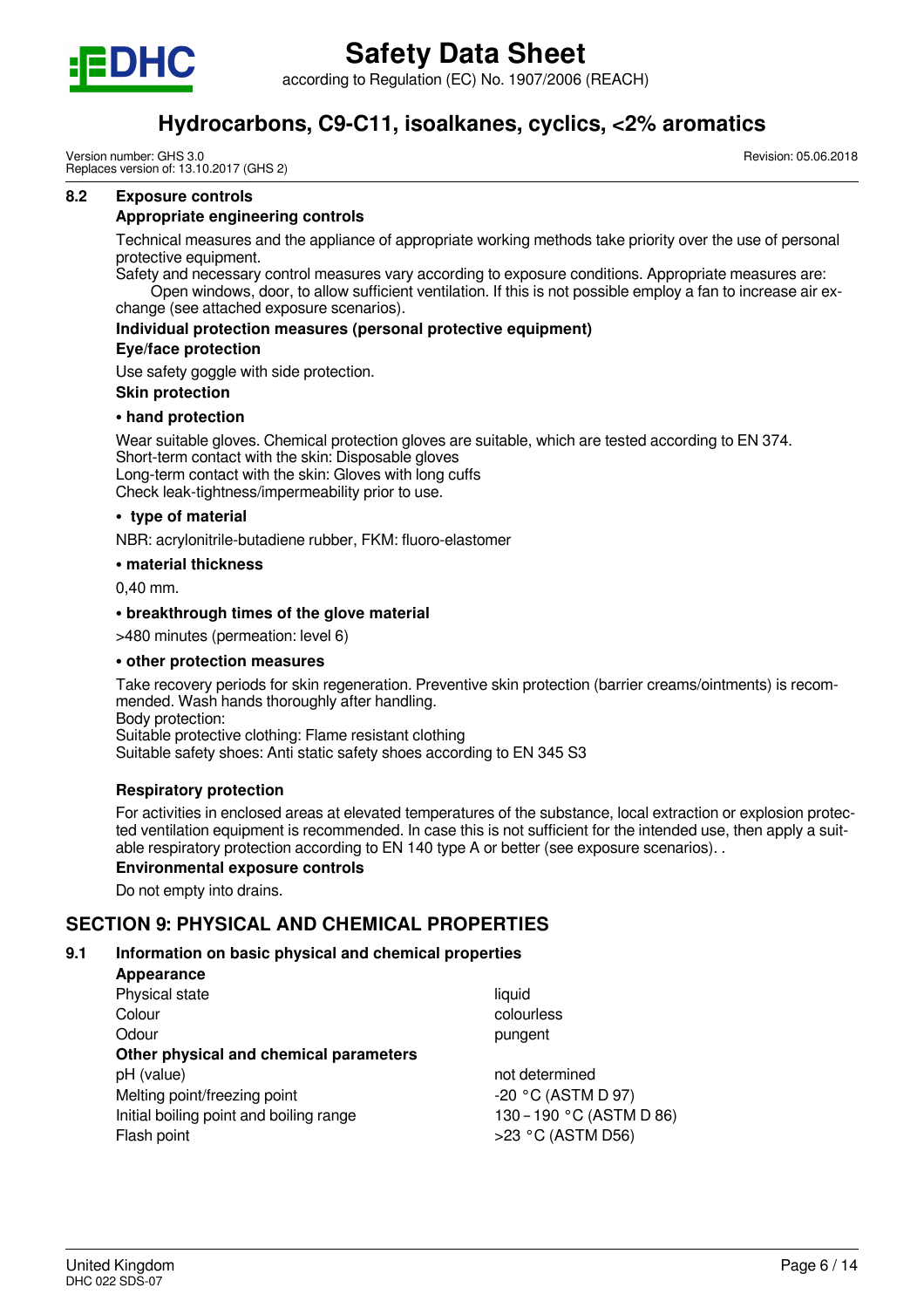

according to Regulation (EC) No. 1907/2006 (REACH)

# **Hydrocarbons, C9-C11, isoalkanes, cyclics, <2% aromatics**

Version number: GHS 3.0 Replaces version of: 13.10.2017 (GHS 2)

Explosive limits • lower explosion limit (LEL) 0.6 vol% • upper explosion limit (UEL) 7 vol% Vapour pressure 0.3 – 0.6 kPa at 20 °C Density Density  $0.75 - 0.8 \frac{9}{cm^3}$  at 15 °C Solubility(ies) and the solubility(ies) and the solubility(ies) and the solubility(ies) and the solubility(ies Partition coefficient n-octanol/water (log KOW) more than the This information is not available. Auto-ignition temperature 200 °C Viscosity • kinematic viscosity 0.7 – 2  $^{mm^2}/_s$  at 20 °C (ASTM D 445) Explosive properties in use, may form flammable/explosive vapour-air mixture Oxidising properties none **9.2 Other information** Surface tension 22 – 27  $\rm{mN}_{/m}$  (25 °C) (Wilhelmy Plate)

# **SECTION 10: STABILITY AND REACTIVITY**

# **10.1 Reactivity**

risk of ianition

**• if heated**

risk of ignition

# **10.2 Chemical stability**

The material is stable under normal ambient and anticipated storage and handling conditions of temperature and pressure (see below "Conditions to avoid").

# **10.3 Possibility of hazardous reactions**

No known hazardous reactions.

# **10.4 Conditions to avoid**

Keep away from heat, hot surfaces, sparks, open flames and other ignition sources. No smoking. **Hints to prevent fire or explosion**

Use only non-sparking tools.

# **10.5 Incompatible materials**

oxidisers

**10.6 Hazardous decomposition products**

No known hazardous decomposition products.

# **SECTION 11: TOXICOLOGICAL INFORMATION**

# **11.1 Information on toxicological effects**

# **Classification according to GHS (1272/2008/EC, CLP) Acute toxicity**

Shall not be classified as acutely toxic.

Revision: 05.06.2018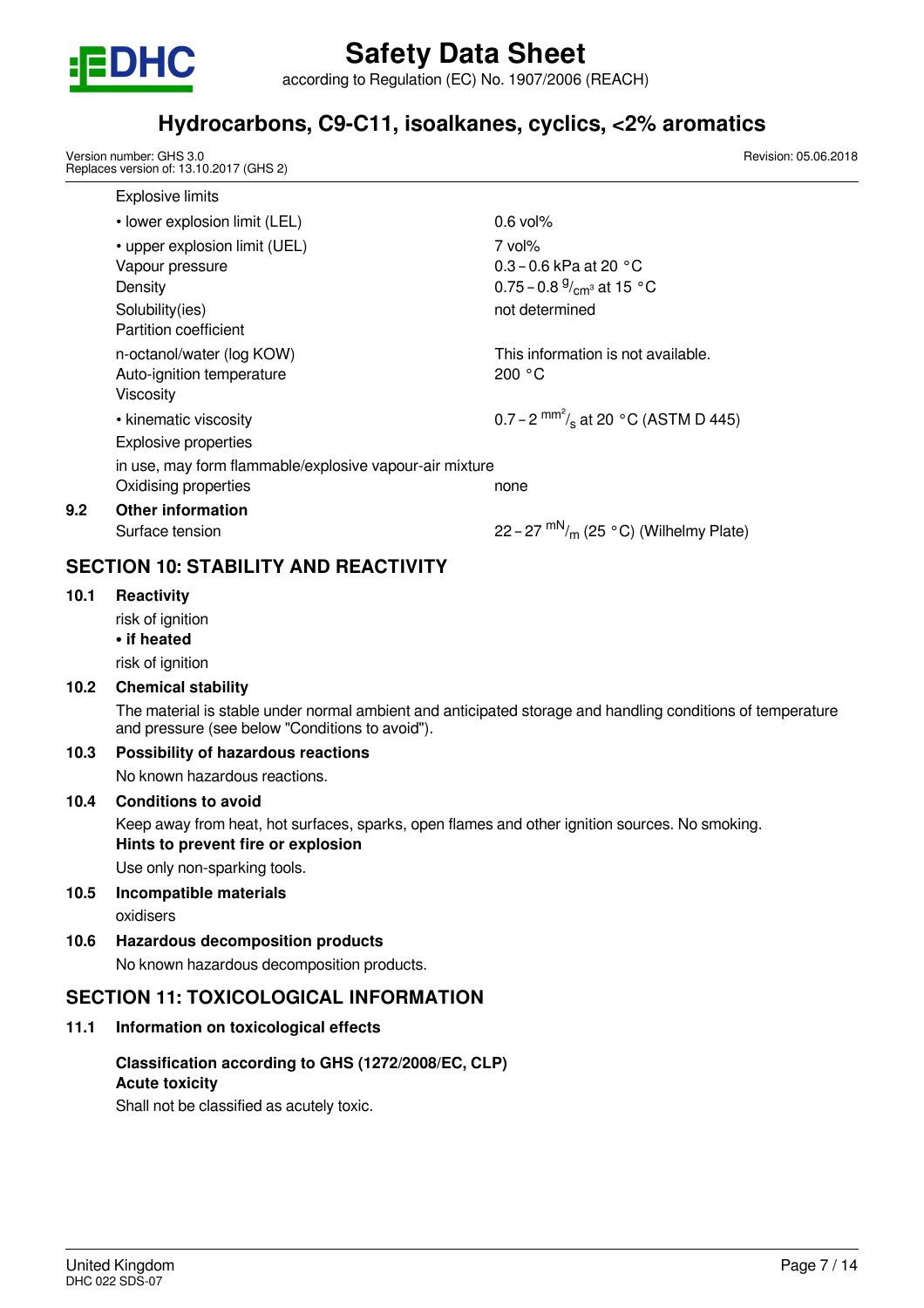

according to Regulation (EC) No. 1907/2006 (REACH)

# **Hydrocarbons, C9-C11, isoalkanes, cyclics, <2% aromatics**

Version number: GHS 3.0 Replaces version of: 13.10.2017 (GHS 2) Revision: 05.06.2018

| <b>Exposure route</b> | <b>Endpoint</b> | Value                       | <b>Species</b> |
|-----------------------|-----------------|-----------------------------|----------------|
| oral                  | LD50            | 15,000 $mg/kg$              | rat            |
| dermal                | LD50            | $>5,000$ mg/ <sub>kg</sub>  | rabbit         |
| inhalation: vapour    | LC50            | >5,000 mg/ <sub>l</sub> /4h | rat            |

## **Skin corrosion/irritation**

Shall not be classified as corrosive/irritant to skin.

# **Serious eye damage/eye irritation**

Shall not be classified as seriously damaging to the eye or eye irritant.

#### **Respiratory or skin sensitisation**

Shall not be classified as a respiratory or skin sensitiser.

## **Summary of evaluation of the CMR properties**

Shall not be classified as germ cell mutagenic, carcinogenic nor as a reproductive toxicant.

# **Specific target organ toxicity (STOT)**

## **• Specific target organ toxicity - single exposure**

May cause drowsiness or dizziness.

# **• Specific target organ toxicity - repeated exposure**

Shall not be classified as a specific target organ toxicant (repeated exposure).

#### **Aspiration hazard**

May be fatal if swallowed and enters airways.

## **Information on likely routes of exposure**

If on skin. If inhaled.

## **Other information**

Repeated exposure may cause skin dryness or cracking.

# **SECTION 12: ECOLOGICAL INFORMATION**

# **12.1 Toxicity**

# **Aquatic toxicity (acute)**

| <b>Endpoint</b> | Value              | <b>Species</b>                         | <b>Exposure time</b> |
|-----------------|--------------------|----------------------------------------|----------------------|
| LL50            | $3.6 \frac{mg}{l}$ | rainbow trout (Oncorhynchus<br>mykiss) | 96 h                 |
| EL50            | $22 \frac{mg}{l}$  | daphnia magna                          | 48 h                 |

## **Aquatic toxicity (chronic)**

May cause long-term adverse effects in the aquatic environment.

| <b>Endpoint</b> | Value                 | <b>Species</b>                         | <b>Exposure time</b> |
|-----------------|-----------------------|----------------------------------------|----------------------|
| <b>NOELR</b>    | $0.0132 \frac{mg}{l}$ | rainbow trout (Oncorhynchus<br>mykiss) | 28 d                 |
| <b>NOELR</b>    | $0.23 \frac{mg}{l}$   | daphnia magna                          | 21 <sub>d</sub>      |

## **12.2 Persistence and degradability**

Not readily biodegradable.

| <b>Process</b>   | <b>Degradation rate</b> | Time |
|------------------|-------------------------|------|
| oxygen depletion | 7.1 %                   | o a  |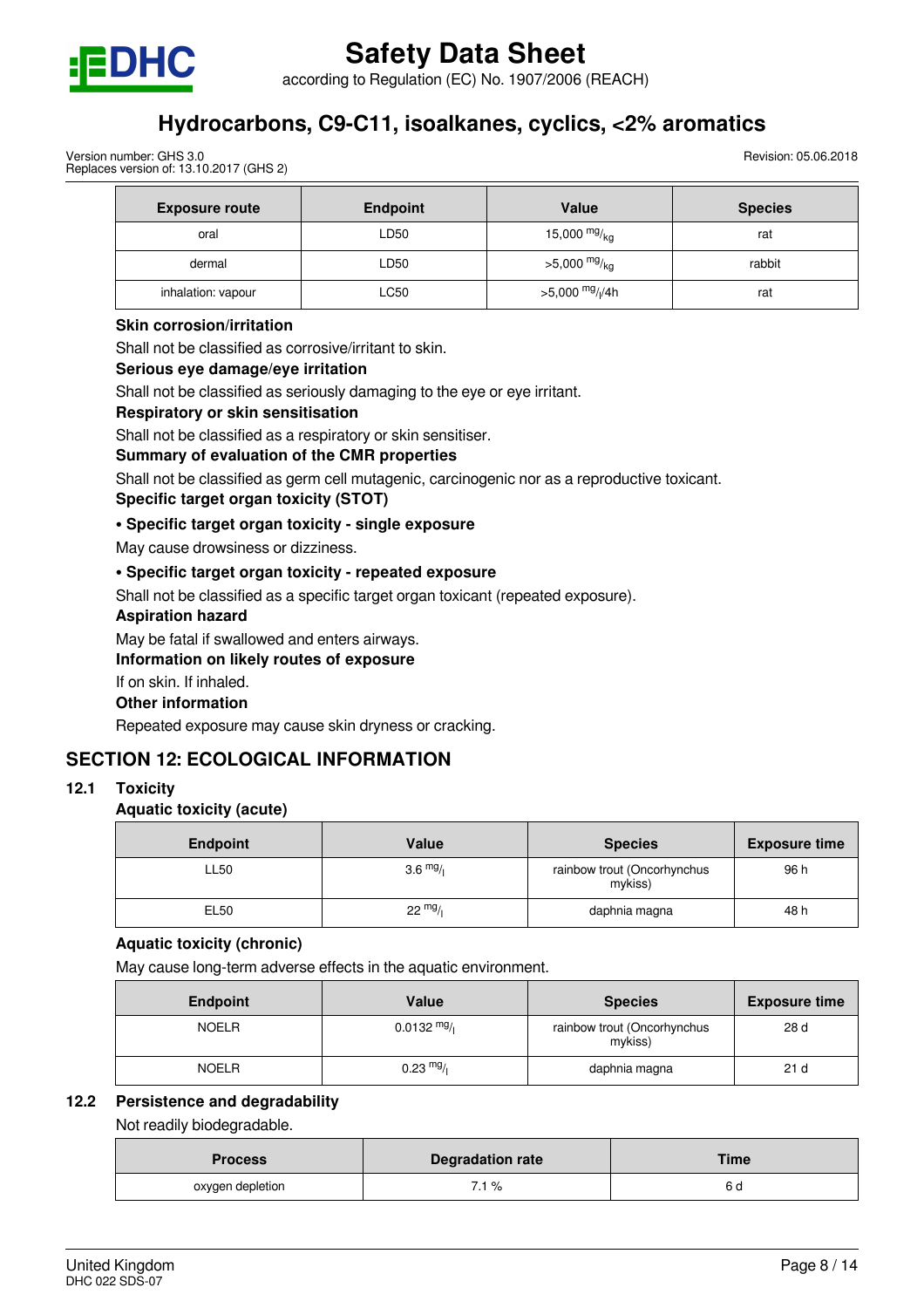

according to Regulation (EC) No. 1907/2006 (REACH)

# **Hydrocarbons, C9-C11, isoalkanes, cyclics, <2% aromatics**

Version number: GHS 3.0 Replaces version of: 13.10.2017 (GHS 2)

# **12.3 Bioaccumulative potential**

Data are not available.

**12.4 Mobility in soil**

Data are not available.

**12.5 Results of PBT and vPvB assessment**

According to the results of its assessment, this substance is not a PBT or a vPvB.

**12.6 Other adverse effects**

Data are not available.

# **SECTION 13: DISPOSAL CONSIDERATIONS**

# **13.1 Waste treatment methods**

# **Waste treatment-relevant information**

Solvent reclamation/regeneration.

**Sewage disposal-relevant information**

Do not empty into drains.

# **Waste treatment of containers/packagings**

Empty containers may contain residue and can be dangerous. Do not attempt to refill or clean containers without proper instructions. Empty drums should be completely drained and safely stored until appropriately reconditioned or disposed. Empty containers should be taken for recycling, recovery, or disposal through suitably qualified or licensed contractor and in accordance with governmental regulations. DO NOT PRESSUR-ISE, CUT, WELD, BRAZE, SOLDER, DRILL, GRIND, OR EXPOSE SUCH CONTAINERS TO HEAT, FLAME, SPARKS, STATIC ELECTRICITY, OR OTHER SOURCES OF IGNITION. THEY MAY EXPLODE AND CAUSE INJURY OR DEATH.

# **List of wastes**

Proposed waste code(s) for the used product: 07 01 04x Other organic solvents, washing liquids and mother liquors

# **Remarks**

Please consider the relevant national or regional provisions. Waste shall be separated into the categories that can be handled separately by the local or national waste management facilities.

# **SECTION 14: TRANSPORT INFORMATION**

| 14.1 | UN number                                                                    | 3295                                                                                                 |  |
|------|------------------------------------------------------------------------------|------------------------------------------------------------------------------------------------------|--|
| 14.2 | UN proper shipping name<br>Technical name                                    | <b>HYDROCARBONS, LIQUID, N.O.S.</b><br>Hydrocarbons, C9-C11, isoalkanes, cyclics, <2% aro-<br>matics |  |
| 14.3 | Transport hazard class(es)                                                   |                                                                                                      |  |
|      | Class                                                                        | 3 (flammable liquids)                                                                                |  |
| 14.4 | Packing group                                                                | III (substance presenting low danger)                                                                |  |
| 14.5 | Environmental hazards                                                        | hazardous to the aquatic environment                                                                 |  |
| 14.6 | Special precautions for user                                                 |                                                                                                      |  |
|      | Provisions for dangerous goods (ADR) should be complied within the premises. |                                                                                                      |  |
| 14.7 | Transport in bulk according to Annex II of MARPOL and the IBC Code           |                                                                                                      |  |
|      | The cargo is not intended to be carried in bulk.                             |                                                                                                      |  |

**Information for each of the UN Model Regulations • Transport of dangerous goods by road, rail and inland waterway (ADR/RID/ADN)** UN number 3295 Proper shipping name **HYDROCARBONS, LIQUID, N.O.S.** Class 3

Revision: 05.06.2018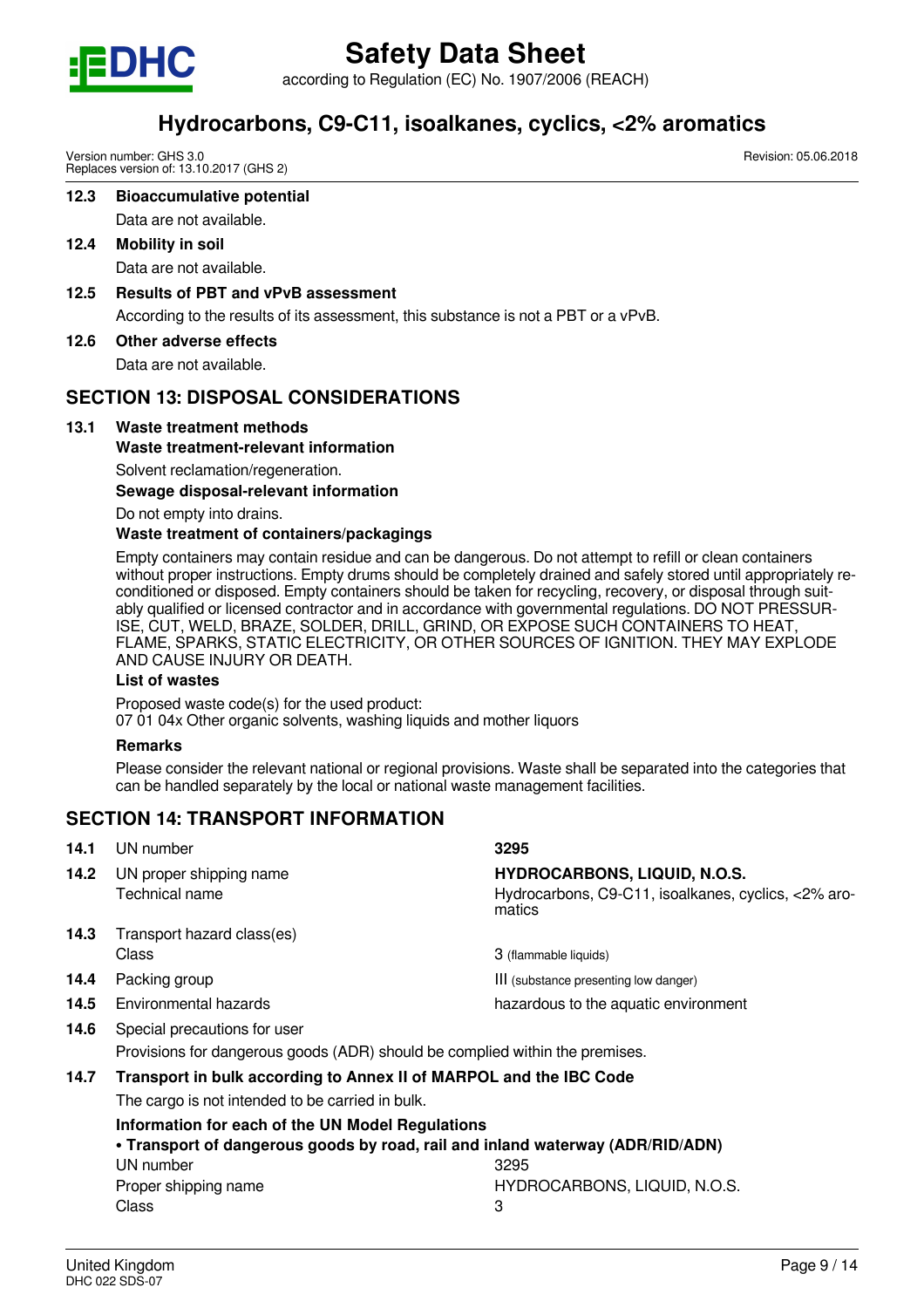

according to Regulation (EC) No. 1907/2006 (REACH)

# **Hydrocarbons, C9-C11, isoalkanes, cyclics, <2% aromatics**

| Version number: GHS 3.0<br>Replaces version of: 13.10.2017 (GHS 2) | Revision: 05.06.2018                                                         |
|--------------------------------------------------------------------|------------------------------------------------------------------------------|
| <b>Classification code</b>                                         | F <sub>1</sub>                                                               |
| Packing group                                                      | Ш                                                                            |
| Danger label(s)                                                    | $3 +$ "fish and tree"                                                        |
|                                                                    |                                                                              |
| Environmental hazards                                              | yes (hazardous to the aquatic environment)                                   |
| Excepted quantities (EQ)                                           | E <sub>1</sub>                                                               |
| Limited quantities (LQ)                                            | 5L                                                                           |
| Transport category (TC)                                            | 3                                                                            |
| Tunnel restriction code (TRC)                                      | D/E                                                                          |
| Hazard identification No                                           | 30                                                                           |
| <b>Emergency Action Code</b>                                       | 3YE                                                                          |
| • International Maritime Dangerous Goods Code (IMDG)               |                                                                              |
| UN number                                                          | 3295                                                                         |
| Proper shipping name                                               | HYDROCARBONS, LIQUID, N.O.S.                                                 |
| Particulars in the shipper's declaration                           | UN3295, HYDROCARBONS, LIQUID, N.O.S., 3, III,<br>23°C c.c., MARINE POLLUTANT |
| Class                                                              | 3                                                                            |
| Marine pollutant                                                   | yes (hazardous to the aquatic environment)                                   |
| Packing group                                                      | Ш                                                                            |
|                                                                    |                                                                              |
| Special provisions (SP)                                            | 223                                                                          |
| Excepted quantities (EQ)                                           | E1                                                                           |
| Limited quantities (LQ)                                            | 5 <sub>L</sub>                                                               |
| EmS                                                                | $F-E$ , S-D                                                                  |
| Stowage category                                                   | A                                                                            |
| • International Civil Aviation Organization (ICAO-IATA/DGR)        |                                                                              |
| UN number                                                          | 3295                                                                         |
| Proper shipping name                                               | Hydrocarbons, liquid, n.o.s.                                                 |
| Class                                                              | 3                                                                            |
| Environmental hazards                                              | yes (hazardous to the aquatic environment)                                   |
| Packing group                                                      | Ш                                                                            |
| Danger label(s)                                                    | 3                                                                            |
|                                                                    |                                                                              |
| Special provisions (SP)                                            | A <sub>3</sub>                                                               |
| Excepted quantities (EQ)                                           | E <sub>1</sub>                                                               |
| Limited quantities (LQ)                                            | 10L                                                                          |
|                                                                    |                                                                              |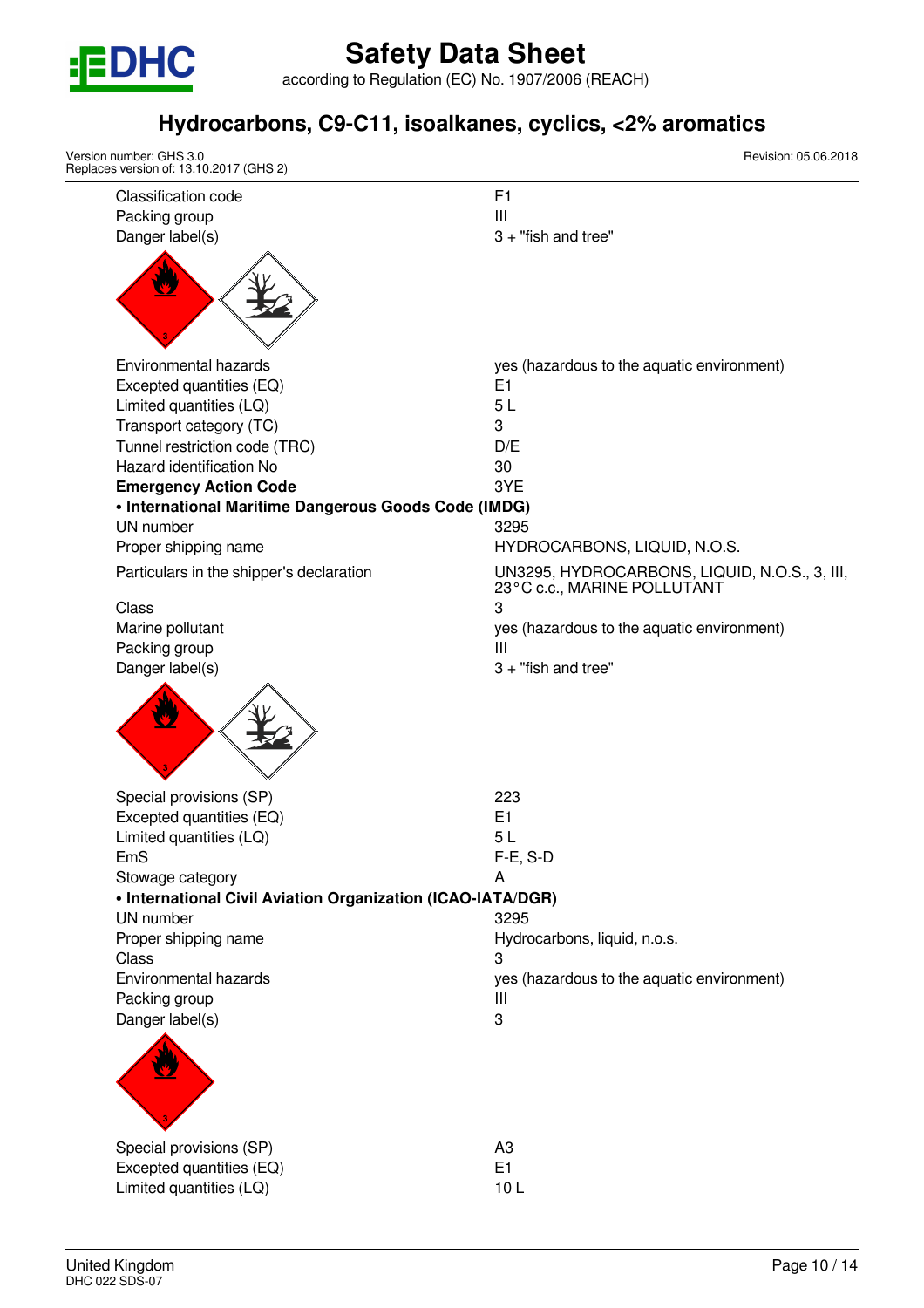

according to Regulation (EC) No. 1907/2006 (REACH)

# **Hydrocarbons, C9-C11, isoalkanes, cyclics, <2% aromatics**

Version number: GHS 3.0 Replaces version of: 13.10.2017 (GHS 2) Revision: 05.06.2018

# **SECTION 15: REGULATORY INFORMATION**

# **15.1 Safety, health and environmental regulations/legislation specific for the substance or mixture Relevant provisions of the European Union (EU)**

# **• Restrictions according to REACH, Annex XVII**

| Name of substance                                                 | <b>CAS No</b> | Wt% | Type of registration    | <b>No</b> |
|-------------------------------------------------------------------|---------------|-----|-------------------------|-----------|
| Hydrocarbons, C9-C11, isoalkanes, cyc-<br>$lics. < 2\%$ aromatics |               | 100 | 1907/2006/EC annex XVII | 3         |
| Hydrocarbons, C9-C11, isoalkanes, cyc-<br>$lics, <2\%$ aromatics  |               | 100 | 1907/2006/EC annex XVII | 40        |

# **• List of substances subject to authorisation (REACH, Annex XIV) / SVHC - candidate list**

not listed

#### **• 2012/18/EU (Seveso III)**

| <b>No</b>      | Dangerous substance/hazard categories                                       | Qualifying quantity (tonnes) for the applica-<br>tion of lower and upper-tier requirements |     | <b>Notes</b> |
|----------------|-----------------------------------------------------------------------------|--------------------------------------------------------------------------------------------|-----|--------------|
| E <sub>2</sub> | environmental hazards (hazardous to the aquatic environ-<br>ment. $cat. 2)$ | 200                                                                                        | 500 | 57           |

**Notation**

57) Hazardous to the Aquatic Environment in category Chronic 2.

### **• Limitation of emissions of volatile organic compounds due to the use of organic solvents in certain paints and varnishes and vehicle refinishing products (2004/42/EC, Deco-Paint Directive)**

### VOC content 100 %

**• Directive on industrial emissions (VOCs, 2010/75/EU)**

VOC content 100 %

**• Directive 2011/65/EU on the restriction of the use of certain hazardous substances in electrical and electronic equipment (RoHS) - Annex II**

not listed

**• Regulation 166/2006/EC concerning the establishment of a European Pollutant Release and Transfer Register (PRTR)**

not listed

**• Directive 2000/60/EC establishing a framework for Community action in the field of water policy (WFD)**

not listed

**National inventories**

| <b>Country</b> | Inventory        | <b>Status</b>       |
|----------------|------------------|---------------------|
| AU             | <b>AICS</b>      | substance is listed |
| CA             | <b>DSL</b>       | substance is listed |
| CA             | <b>NDSL</b>      | not listed          |
| <b>CN</b>      | <b>IECSC</b>     | substance is listed |
| EU             | <b>ECSI</b>      | substance is listed |
| EU             | REACH Reg.       | substance is listed |
| JP             | <b>CSCL-ENCS</b> | not listed          |
| JP             | <b>ISHA-ENCS</b> | not listed          |
| <b>KR</b>      | <b>KECI</b>      | substance is listed |
| <b>MX</b>      | <b>INSQ</b>      | substance is listed |
|                |                  |                     |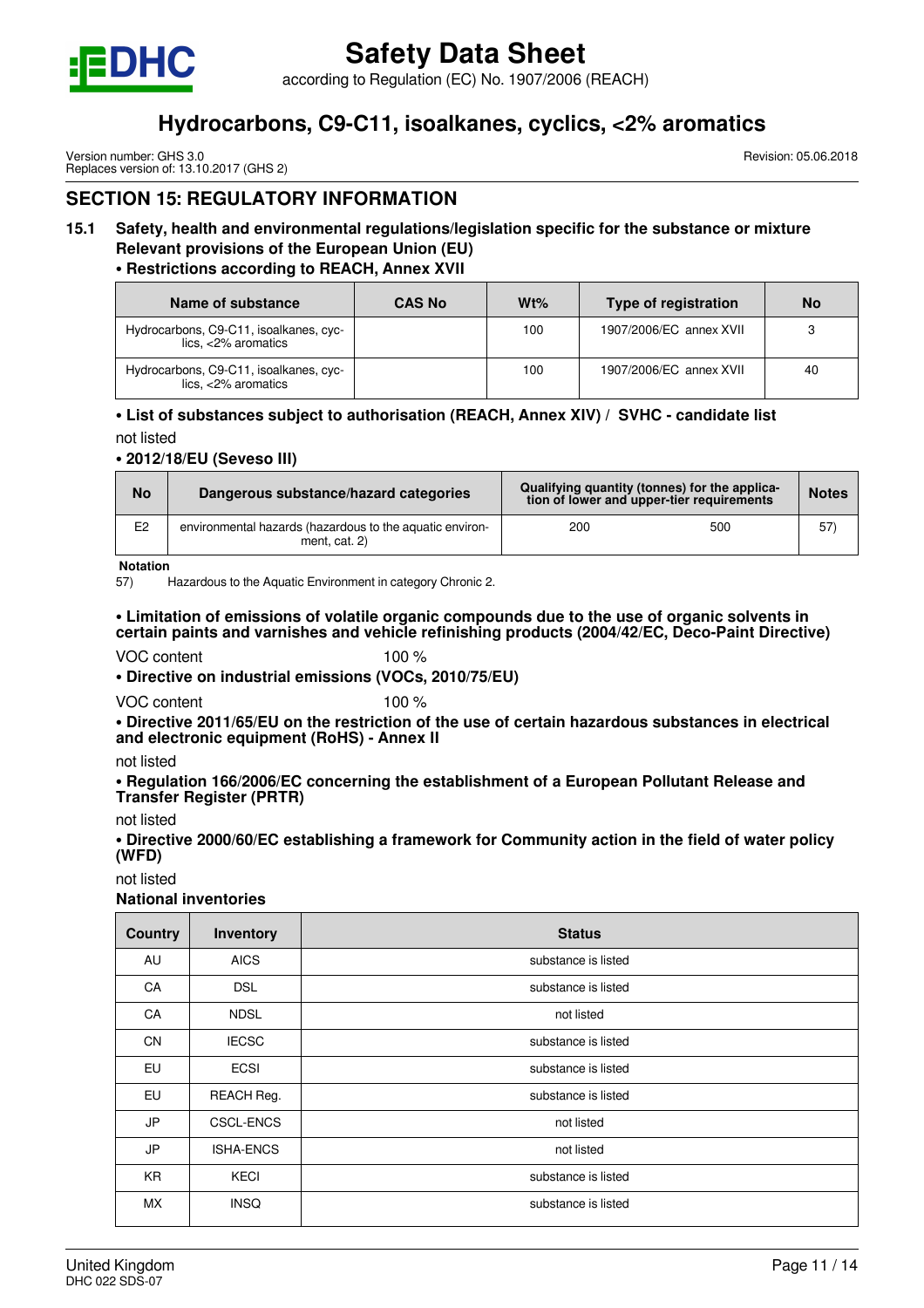

according to Regulation (EC) No. 1907/2006 (REACH)

# **Hydrocarbons, C9-C11, isoalkanes, cyclics, <2% aromatics**

Version number: GHS 3.0 Replaces version of: 13.10.2017 (GHS 2) Revision: 05.06.2018

| <b>Country</b> | Inventory    | <b>Status</b>       |
|----------------|--------------|---------------------|
| NZ             | <b>NZIOC</b> | substance is listed |
| PH             | <b>PICCS</b> | substance is listed |
| TR             | <b>CICR</b>  | substance is listed |
| TW             | <b>TCSI</b>  | substance is listed |
| US             | <b>TSCA</b>  | substance is listed |

| Legend             |                                                                          |
|--------------------|--------------------------------------------------------------------------|
| AICS               | Australian Inventory of Chemical Substances.                             |
| <b>CICR</b>        | Chemical Inventory and Control Regulation.                               |
|                    | CSCL-ENCS List of Existing and New Chemical Substances (CSCL-ENCS).      |
| DSL.               | Domestic Substances List (DSL).                                          |
| ECSI               | EC Substance Inventory (EINECS, ELINCS, NLP).                            |
| <b>IECSC</b>       | Inventory of Existing Chemical Substances Produced or Imported in China. |
| <b>INSO</b>        | National Inventory of Chemical Substances.                               |
|                    | ISHA-ENCS Inventory of Existing and New Chemical Substances (ISHA-ENCS). |
| KECI               | Korea Existing Chemicals Inventory.                                      |
| NDSL               | Non-domestic Substances List (NDSL).                                     |
| NZI <sub>o</sub> C | New Zealand Inventory of Chemicals.                                      |
| <b>PICCS</b>       | Philippine Inventory of Chemicals and Chemical Substances.               |
|                    | REACH Reg. REACH registered substances.                                  |
| TCSI               | Taiwan Chemical Substance Inventory.                                     |
| TSCA               | Toxic Substance Control Act.                                             |

#### **15.2 Chemical Safety Assessment**

For this substance a chemical safety assessment has been carried out.

# **SECTION 16: OTHER INFORMATION**

## **16.1 Indication of changes (revised safety data sheet)**

| <b>Section</b> | Former entry (text/value)                                                                                                                                                                                                                                                                                                                                                                                   | Actual entry (text/value)                                                                                                                                                                                                                                                                                                                                                                           |
|----------------|-------------------------------------------------------------------------------------------------------------------------------------------------------------------------------------------------------------------------------------------------------------------------------------------------------------------------------------------------------------------------------------------------------------|-----------------------------------------------------------------------------------------------------------------------------------------------------------------------------------------------------------------------------------------------------------------------------------------------------------------------------------------------------------------------------------------------------|
| 6.1            | For non-emergency personnel:<br>Remove persons to safety. Avoid inhaling sprayed<br>product. Wearing of suitable protective equipment (includ-<br>ing personal protective equipment referred to under Sec-<br>tion 8 of the safety data sheet) to prevent any contamina-<br>tion of skin, eyes and personal clothing. Remove/take off<br>immediately all contaminated clothing and wash it before<br>reuse. | For non-emergency personnel:<br>Remove persons to safety. Avoid inhaling sprayed<br>product. Wearing of suitable protective equipment (includ-<br>ing personal protective equipment referred to under Sec-<br>tion 8 of the safety data sheet) to prevent any contamina-<br>tion of skin, eyes and personal clothing. Take off immedi-<br>ately all contaminated clothing and wash it before reuse. |
| 8.1            |                                                                                                                                                                                                                                                                                                                                                                                                             | Occupational exposure limit values (Workplace Exposure<br>Limits):<br>change in the listing (table)                                                                                                                                                                                                                                                                                                 |
| 8.1            |                                                                                                                                                                                                                                                                                                                                                                                                             | • human health values:<br>change in the listing (table)                                                                                                                                                                                                                                                                                                                                             |

## **Abbreviations and acronyms**

| Abbr.      | Descriptions of used abbreviations                                                                                                                                                                                       |
|------------|--------------------------------------------------------------------------------------------------------------------------------------------------------------------------------------------------------------------------|
| <b>ADN</b> | Accord européen relatif au transport international des marchandises dangereuses par voies de navigation<br>intérieures (European Agreement concerning the International Carriage of Dangerous Goods by Inland Waterways) |
| <b>ADR</b> | Accord européen relatif au transport international des marchandises dangereuses par route (European Agreement<br>concerning the International Carriage of Dangerous Goods by Road)                                       |
| <b>AGW</b> | Workplace exposure limit                                                                                                                                                                                                 |
| CAS        | Chemical Abstracts Service (service that maintains the most comprehensive list of chemical substances)                                                                                                                   |
| <b>CLP</b> | Regulation (EC) No 1272/2008 on classification, labelling and packaging of substances and mixtures                                                                                                                       |
| <b>CMR</b> | Carcinogenic, Mutagenic or toxic for Reproduction                                                                                                                                                                        |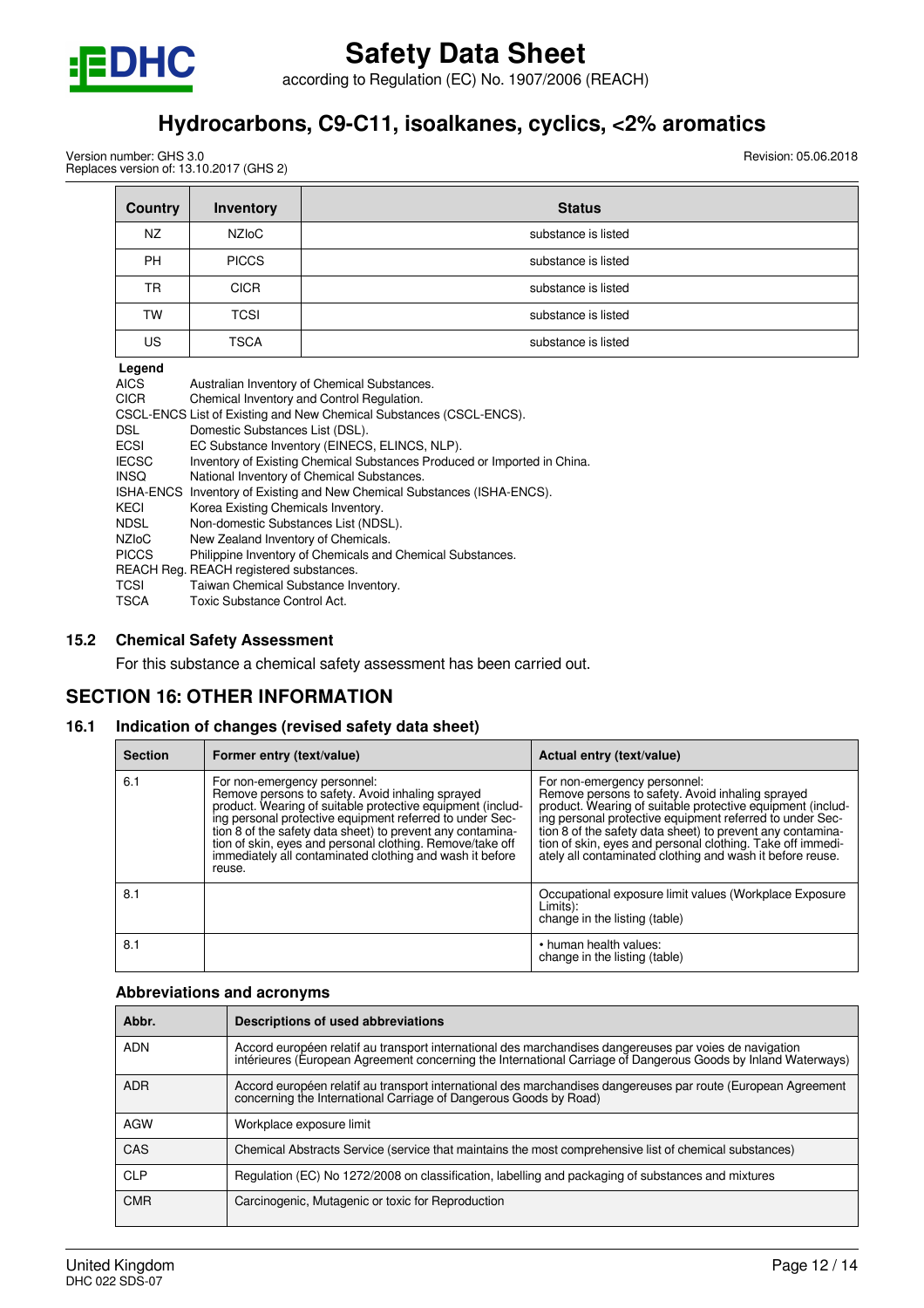

according to Regulation (EC) No. 1907/2006 (REACH)

# **Hydrocarbons, C9-C11, isoalkanes, cyclics, <2% aromatics**

Version number: GHS 3.0 Replaces version of: 13.10.2017 (GHS 2) Revision: 05.06.2018

| Abbr.           | <b>Descriptions of used abbreviations</b>                                                                                                                                    |
|-----------------|------------------------------------------------------------------------------------------------------------------------------------------------------------------------------|
| <b>DFG</b>      | Deutsche Forschungsgemeinschaft MAK-und BAT-Werte-Liste, Senatskommission zur Prüfung<br>gesundheitsschädlicher Arbeitsstoffe, Wiley-VCH, Weinheim                           |
| <b>DGR</b>      | Dangerous Goods Regulations (see IATA/DGR)                                                                                                                                   |
| <b>DMEL</b>     | Derived Minimal Effect Level                                                                                                                                                 |
| <b>DNEL</b>     | Derived No-Effect Level                                                                                                                                                      |
| <b>EINECS</b>   | European Inventory of Existing Commercial Chemical Substances                                                                                                                |
| <b>ELINCS</b>   | European List of Notified Chemical Substances                                                                                                                                |
| EmS             | <b>Emergency Schedule</b>                                                                                                                                                    |
| <b>GHS</b>      | "Globally Harmonized System of Classification and Labelling of Chemicals" developed by the United Nations                                                                    |
| <b>IATA</b>     | International Air Transport Association                                                                                                                                      |
| <b>IATA/DGR</b> | Dangerous Goods Regulations (DGR) for the air transport (IATA)                                                                                                               |
| <b>ICAO</b>     | International Civil Aviation Organization                                                                                                                                    |
| <b>IMDG</b>     | International Maritime Dangerous Goods Code                                                                                                                                  |
| index No        | The Index number is the identification code given to the substance in Part 3 of Annex VI to Regulation (EC) No<br>1272/2008                                                  |
| <b>MARPOL</b>   | International Convention for the Prevention of Pollution from Ships (abbr. of "Marine Pollutant")                                                                            |
| <b>NLP</b>      | No-Longer Polymer                                                                                                                                                            |
| <b>PBT</b>      | Persistent. Bioaccumulative and Toxic                                                                                                                                        |
| <b>PNEC</b>     | <b>Predicted No-Effect Concentration</b>                                                                                                                                     |
| ppm             | Parts per million                                                                                                                                                            |
| <b>REACH</b>    | Registration, Evaluation, Authorisation and Restriction of Chemicals                                                                                                         |
| <b>RID</b>      | Règlement concernant le transport International ferroviaire des marchandises Dangereuses (Regulations concern-<br>ing the International carriage of Dangerous goods by Rail) |
| <b>STEL</b>     | Short-term exposure limit                                                                                                                                                    |
| <b>SVHC</b>     | Substance of Very High Concern                                                                                                                                               |
| <b>TRGS 900</b> | Arbeitsplatzgrenzwerte (TRGS 900)                                                                                                                                            |
| <b>TWA</b>      | Time-weighted average                                                                                                                                                        |
| VOC             | Volatile Organic Compounds                                                                                                                                                   |
| vPvB            | Very Persistent and very Bioaccumulative                                                                                                                                     |

# **Key literature references and sources for data**

- Regulation (EC) No. 1907/2006 (REACH), amended by 2015/830/EU
- Regulation (EC) No. 1272/2008 (CLP, EU GHS)
- The exposure scenarios are available at www.dhc-solvent.de in the Service section.

Transport of dangerous goods by road, rail and inland waterway (ADR/RID/ADN). International Maritime Dangerous Goods Code (IMDG). International Air Transport Association (IATA).